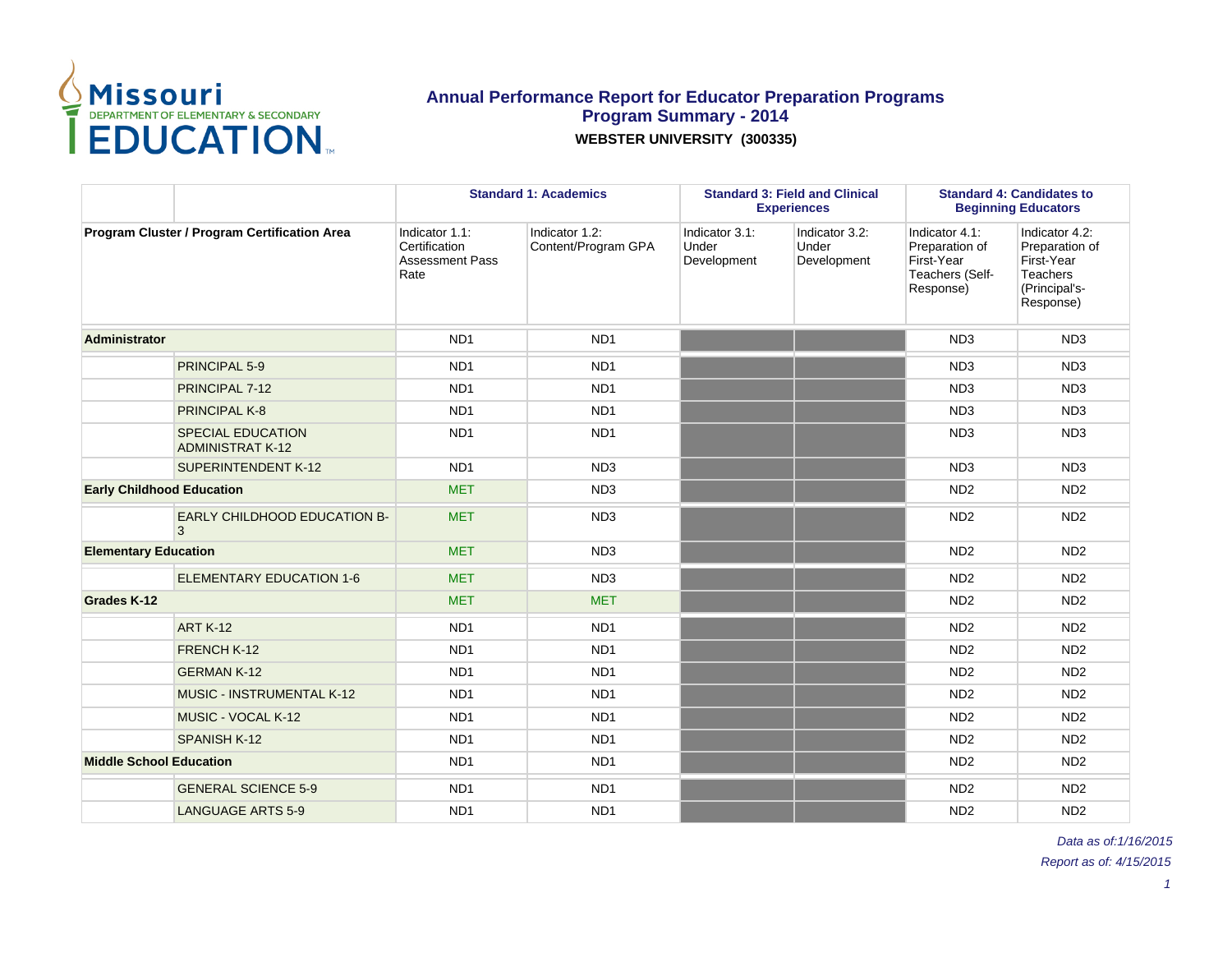

|                                              |                                              | <b>Standard 1: Academics</b>                                      |                                       |                                        | <b>Standard 3: Field and Clinical</b><br><b>Experiences</b> | <b>Standard 4: Candidates to</b><br><b>Beginning Educators</b>                 |                                                                                                 |  |
|----------------------------------------------|----------------------------------------------|-------------------------------------------------------------------|---------------------------------------|----------------------------------------|-------------------------------------------------------------|--------------------------------------------------------------------------------|-------------------------------------------------------------------------------------------------|--|
| Program Cluster / Program Certification Area |                                              | Indicator 1.1:<br>Certification<br><b>Assessment Pass</b><br>Rate | Indicator 1.2:<br>Content/Program GPA | Indicator 3.1:<br>Under<br>Development | Indicator 3.2:<br>Under<br>Development                      | Indicator 4.1:<br>Preparation of<br>First-Year<br>Teachers (Self-<br>Response) | Indicator 4.2:<br>Preparation of<br>First-Year<br><b>Teachers</b><br>(Principal's-<br>Response) |  |
|                                              | <b>MATHEMATICS 5-9</b>                       | ND <sub>1</sub>                                                   | ND <sub>1</sub>                       |                                        |                                                             | ND <sub>2</sub>                                                                | ND <sub>2</sub>                                                                                 |  |
|                                              | SOCIAL SCIENCE 5-9                           | ND <sub>1</sub>                                                   | ND <sub>1</sub>                       |                                        |                                                             | ND <sub>2</sub>                                                                | ND <sub>2</sub>                                                                                 |  |
| <b>Secondary Education</b>                   |                                              | <b>MET</b>                                                        | <b>MET</b>                            |                                        |                                                             | ND <sub>2</sub>                                                                | ND <sub>2</sub>                                                                                 |  |
|                                              | ENGLISH 9-12                                 | ND <sub>1</sub>                                                   | ND <sub>1</sub>                       |                                        |                                                             | N <sub>D</sub> <sub>2</sub>                                                    | ND <sub>2</sub>                                                                                 |  |
|                                              | <b>JOURNALISM 9-12</b>                       | ND <sub>1</sub>                                                   | ND <sub>3</sub>                       |                                        |                                                             | ND <sub>2</sub>                                                                | ND <sub>2</sub>                                                                                 |  |
|                                              | <b>MATHEMATICS 9-12</b>                      | ND <sub>1</sub>                                                   | ND <sub>1</sub>                       |                                        |                                                             | ND <sub>2</sub>                                                                | ND <sub>2</sub>                                                                                 |  |
|                                              | SOCIAL SCIENCE 9-12                          | ND <sub>1</sub>                                                   | <b>MET</b>                            |                                        |                                                             | ND <sub>2</sub>                                                                | ND <sub>2</sub>                                                                                 |  |
|                                              | UNIFIED SCIENCE: BIOLOGY 9-12                | ND <sub>1</sub>                                                   | ND <sub>1</sub>                       |                                        |                                                             | ND <sub>2</sub>                                                                | ND <sub>2</sub>                                                                                 |  |
| <b>Special Education</b>                     |                                              | <b>MET</b>                                                        | ND <sub>3</sub>                       |                                        |                                                             | ND <sub>2</sub>                                                                | ND <sub>2</sub>                                                                                 |  |
|                                              | <b>MILD/MOD CROSS CATEGORICAL</b><br>$K-12$  | <b>MET</b>                                                        | ND <sub>3</sub>                       |                                        |                                                             | ND <sub>2</sub>                                                                | ND <sub>2</sub>                                                                                 |  |
|                                              | SEVERE DEVELOPMENT DISABLED<br>$B-12$        | ND <sub>1</sub>                                                   | ND <sub>3</sub>                       |                                        |                                                             | ND <sub>2</sub>                                                                | ND <sub>2</sub>                                                                                 |  |
| <b>Specialist Areas</b>                      |                                              | ND <sub>1</sub>                                                   | ND <sub>3</sub>                       |                                        |                                                             | ND <sub>2</sub>                                                                | ND <sub>2</sub>                                                                                 |  |
|                                              | <b>ENG FOR SPEAK OTH LANGUAGES</b><br>$K-12$ | ND <sub>3</sub>                                                   | ND <sub>3</sub>                       |                                        |                                                             | N <sub>D</sub> <sub>2</sub>                                                    | ND <sub>2</sub>                                                                                 |  |
|                                              | <b>GIFTED EDUCATION K-12</b>                 | ND <sub>3</sub>                                                   | ND <sub>3</sub>                       |                                        |                                                             | ND <sub>2</sub>                                                                | ND <sub>2</sub>                                                                                 |  |
|                                              | <b>SPECIAL READING K-12</b>                  | ND <sub>3</sub>                                                   | ND <sub>3</sub>                       |                                        |                                                             | ND <sub>2</sub>                                                                | ND <sub>2</sub>                                                                                 |  |

ND1 = Insufficient Cell Size / No Data

ND2 = Insufficient Cell Size / Low Participation Rate

ND3 = Indicator Not Applicable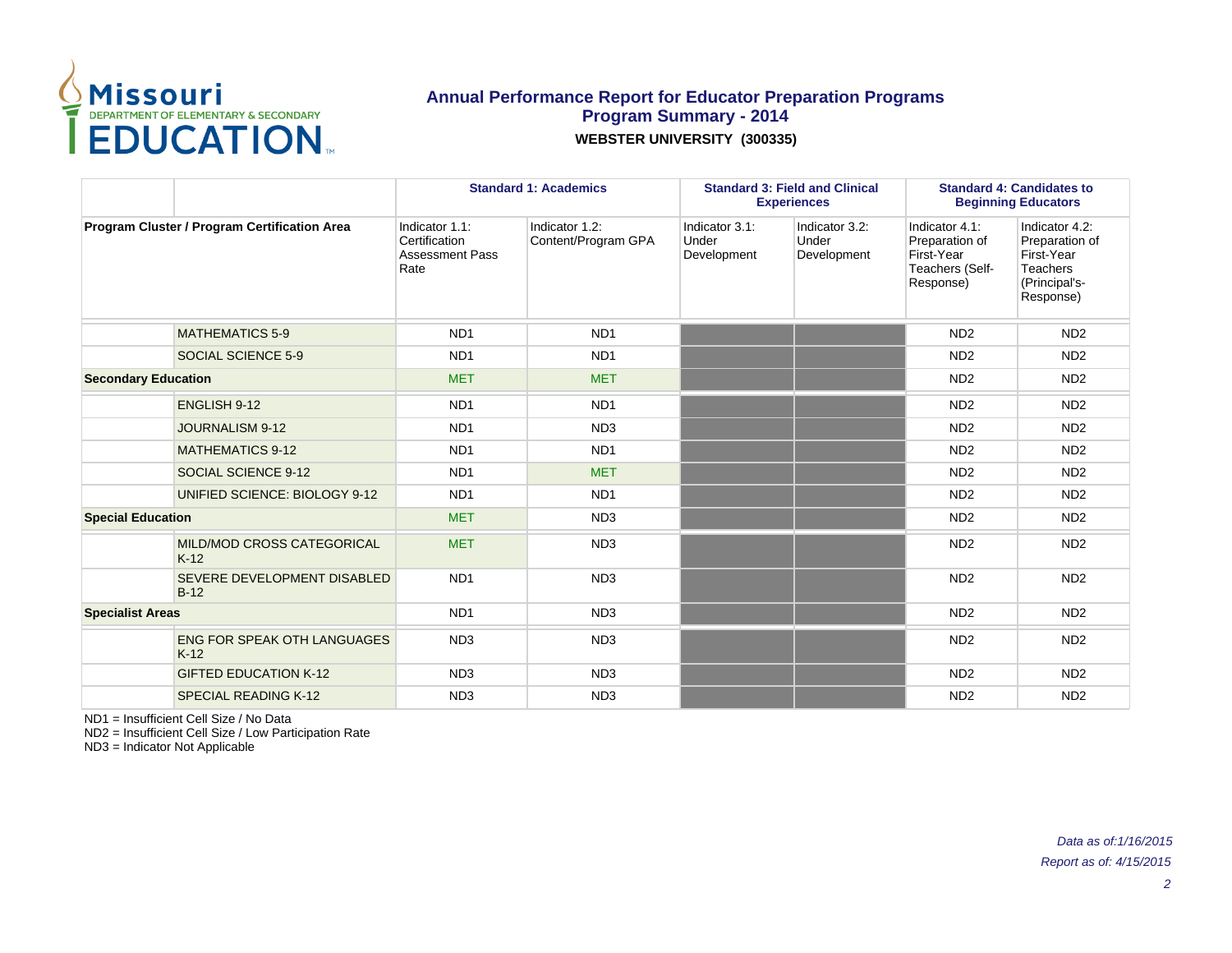

|                                                        |                     |                                  |                 |         | <b>Indicator 1.1: Certification</b><br><b>Assessment Pass Rate</b> |          | <b>Indicator 1.2: Content / Program</b><br><b>GPA</b> |         |         |         |
|--------------------------------------------------------|---------------------|----------------------------------|-----------------|---------|--------------------------------------------------------------------|----------|-------------------------------------------------------|---------|---------|---------|
| Program Cluster / Program<br><b>Certification Area</b> |                     |                                  | <b>Status</b>   | 2012    | 2013                                                               |          | 2014 Status<br>2012                                   |         | 2013    | 2014    |
| Administrator                                          |                     |                                  |                 |         |                                                                    |          |                                                       |         |         |         |
|                                                        |                     | $\%$                             | n <sub>30</sub> | $\star$ | $\star$                                                            | $\star$  | n <sub>30</sub>                                       | $\star$ | $\star$ |         |
|                                                        |                     | Numerator                        | n <sub>30</sub> | $\star$ | $\star$                                                            | $\star$  | n <sub>30</sub>                                       | $\star$ | $\star$ |         |
|                                                        |                     | Denominator                      | n <sub>30</sub> | $\star$ | $\star$                                                            | $\star$  | n <sub>30</sub>                                       | $\star$ | $\star$ |         |
|                                                        | PRINCIPAL 5-9       |                                  |                 |         |                                                                    |          |                                                       |         |         |         |
|                                                        |                     | $\%$                             | n <sub>30</sub> | $\star$ | $\star$                                                            | $\star$  | n <sub>30</sub>                                       | $\star$ | $\star$ |         |
|                                                        |                     | Numerator                        | n <sub>30</sub> | $\star$ | $\star$                                                            | $^\star$ | n <sub>30</sub>                                       | $\star$ | $\star$ |         |
|                                                        |                     | Denominator                      | n <sub>30</sub> | $\star$ | $\star$                                                            | $\star$  | n <sub>30</sub>                                       | $\star$ | $\star$ | $\star$ |
|                                                        | PRINCIPAL 7-12      |                                  |                 |         |                                                                    |          |                                                       |         |         |         |
|                                                        |                     | $\%$                             | n <sub>30</sub> | $\star$ | $\star$                                                            | $\star$  | n <sub>30</sub>                                       | $\star$ | $\star$ |         |
|                                                        |                     | Numerator                        | n <sub>30</sub> | $\star$ | $\star$                                                            | $\star$  | n <sub>30</sub>                                       | $\star$ | $\star$ | $\star$ |
|                                                        |                     | Denominator                      | n <sub>30</sub> | $\star$ | $\star$                                                            | $\star$  | n <sub>30</sub>                                       | $\star$ | $\star$ | $\star$ |
|                                                        | PRINCIPAL K-8       |                                  |                 |         |                                                                    |          |                                                       |         |         |         |
|                                                        |                     | $\%$                             | n <sub>30</sub> | $\star$ | $\star$                                                            | $\star$  | n <sub>30</sub>                                       | $\star$ | $\star$ | $\star$ |
|                                                        |                     | Numerator                        | n <sub>30</sub> | $\star$ | $\star$                                                            | $\star$  | n <sub>30</sub>                                       | $\star$ | $\star$ | $\star$ |
|                                                        |                     | Denominator                      | n <sub>30</sub> | $\star$ | $\star$                                                            | $\star$  | n <sub>30</sub>                                       | $\star$ | $\star$ |         |
|                                                        | 12                  | SPECIAL EDUCATION ADMINISTRAT K- |                 |         |                                                                    |          |                                                       |         |         |         |
|                                                        |                     | $\%$                             | n <sub>30</sub> | $\star$ | $\star$                                                            | $\star$  | n <sub>30</sub>                                       | $\star$ | $\star$ | $\star$ |
|                                                        |                     | Numerator                        | n <sub>30</sub> | $\star$ | $\star$                                                            | $\star$  | n <sub>30</sub>                                       | $\star$ | $\star$ | $\star$ |
|                                                        |                     | Denominator                      | n <sub>30</sub> | $\star$ | $\star$                                                            | $\star$  | n <sub>30</sub>                                       | $\star$ | $\star$ |         |
|                                                        | SUPERINTENDENT K-12 |                                  |                 |         |                                                                    |          |                                                       |         |         |         |
|                                                        |                     | $\%$                             | n <sub>30</sub> | $\star$ | $\star$                                                            | $^\star$ | n/a                                                   | n/a     | n/a     | n/a     |
|                                                        |                     | Numerator                        | n <sub>30</sub> | $\star$ | $\star$                                                            | $\star$  |                                                       |         |         |         |
|                                                        |                     | Denominator                      | n <sub>30</sub> | $\star$ | $\star$                                                            | $\star$  |                                                       |         |         |         |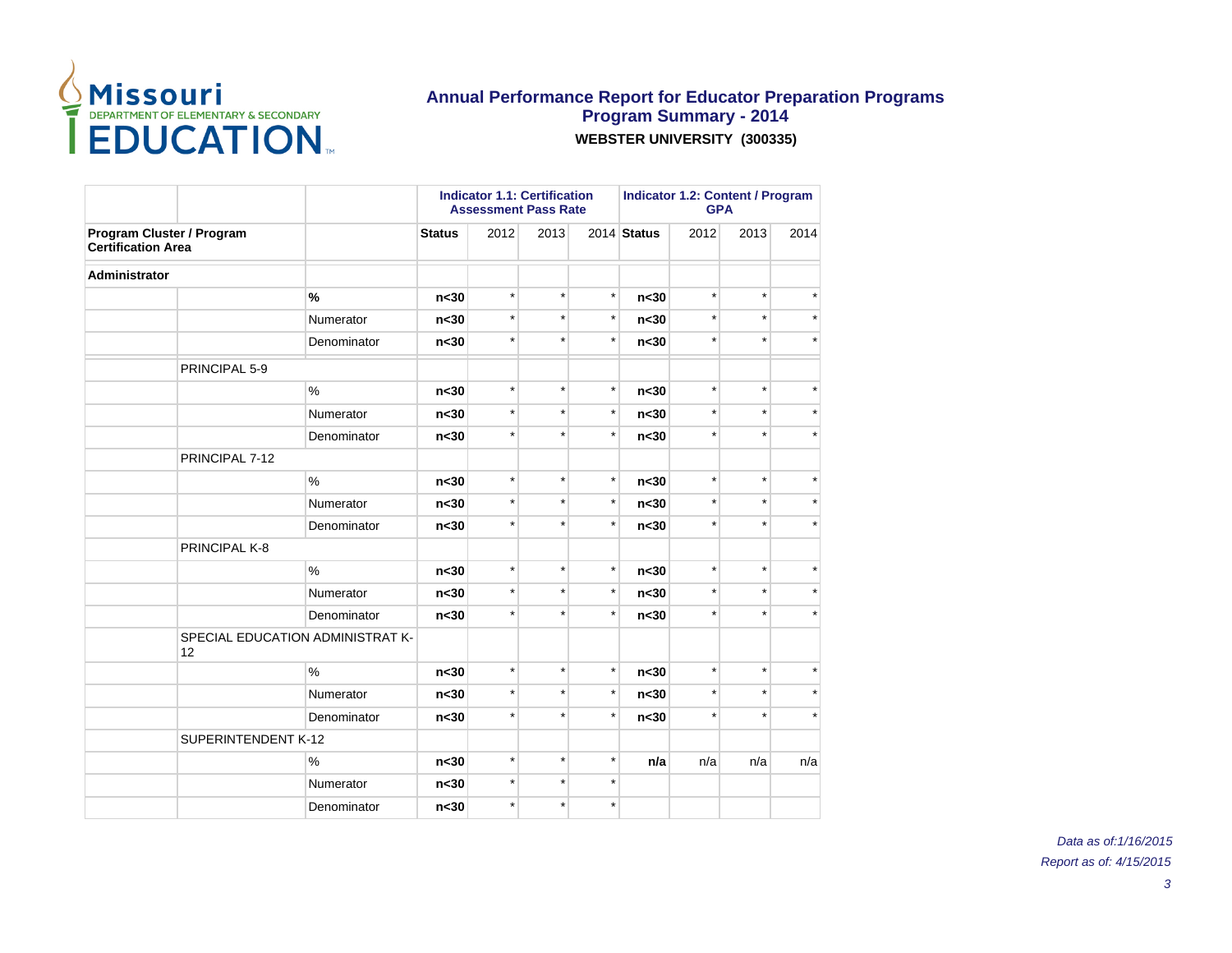

|                                                        |                                 |                                      |                 | <b>Indicator 1.1: Certification</b><br><b>Assessment Pass Rate</b> |         |         | <b>Indicator 1.2: Content / Program</b><br><b>GPA</b> |         |         |         |
|--------------------------------------------------------|---------------------------------|--------------------------------------|-----------------|--------------------------------------------------------------------|---------|---------|-------------------------------------------------------|---------|---------|---------|
| Program Cluster / Program<br><b>Certification Area</b> |                                 |                                      | <b>Status</b>   | 2012                                                               | 2013    |         | 2014 Status                                           | 2012    | 2013    | 2014    |
| <b>Early Childhood Education</b>                       |                                 |                                      |                 |                                                                    |         |         |                                                       |         |         |         |
|                                                        |                                 | %                                    | 100.0%          | 100.0%                                                             | 100.0%  | 100.0%  | n/a                                                   | n/a     | n/a     | n/a     |
|                                                        |                                 | Numerator                            | 37              | 12                                                                 | 11      | 14      |                                                       |         |         |         |
|                                                        |                                 | Denominator                          | 37              | 12                                                                 | 11      | 14      |                                                       |         |         |         |
|                                                        |                                 | <b>EARLY CHILDHOOD EDUCATION B-3</b> |                 |                                                                    |         |         |                                                       |         |         |         |
|                                                        |                                 | $\%$                                 | 100.0%          | 100.0%                                                             | 100.0%  | 100.0%  | n/a                                                   | n/a     | n/a     | n/a     |
|                                                        |                                 | Numerator                            | 37              | 12                                                                 | 11      | 14      |                                                       |         |         |         |
|                                                        |                                 | Denominator                          | 37              | 12                                                                 | 11      | 14      |                                                       |         |         |         |
| <b>Elementary Education</b>                            |                                 |                                      |                 |                                                                    |         |         |                                                       |         |         |         |
|                                                        |                                 | $\frac{9}{6}$                        | 96.2%           | 95.5%                                                              | 100.0%  | 94.7%   | n/a                                                   | n/a     | n/a     | n/a     |
|                                                        |                                 | Numerator                            | 51              | 21                                                                 | 12      | 18      |                                                       |         |         |         |
|                                                        |                                 | Denominator                          | 53              | 22                                                                 | 12      | 19      |                                                       |         |         |         |
|                                                        | <b>ELEMENTARY EDUCATION 1-6</b> |                                      |                 |                                                                    |         |         |                                                       |         |         |         |
|                                                        |                                 | $\%$                                 | 96.2%           | 95.5%                                                              | 100.0%  | 94.7%   | n/a                                                   | n/a     | n/a     | n/a     |
|                                                        |                                 | Numerator                            | 51              | 21                                                                 | 12      | 18      |                                                       |         |         |         |
|                                                        |                                 | Denominator                          | 53              | 22                                                                 | 12      | 19      |                                                       |         |         |         |
| Grades K-12                                            |                                 |                                      |                 |                                                                    |         |         |                                                       |         |         |         |
|                                                        |                                 | %                                    | 92.1%           | 92.3%                                                              | 100.0%  |         | 85.7% 100.0% 100.0% 100.0% 100.0%                     |         |         |         |
|                                                        |                                 | Numerator                            | 35              | 12                                                                 | 11      | 12      | 42                                                    | 15      | 12      | 15      |
|                                                        |                                 | Denominator                          | 38              | 13                                                                 | 11      | 14      | 42                                                    | 15      | 12      | 15      |
|                                                        | <b>ART K-12</b>                 |                                      |                 |                                                                    |         |         |                                                       |         |         |         |
|                                                        |                                 | $\frac{0}{0}$                        | n <sub>30</sub> | $\star$                                                            | $\star$ | $\star$ | n <sub>30</sub>                                       | $\star$ | $\star$ |         |
|                                                        |                                 | Numerator                            | n <sub>30</sub> | $\star$                                                            | $\star$ | $\star$ | n <sub>30</sub>                                       | $\star$ | $\star$ |         |
|                                                        |                                 | Denominator                          | n <sub>30</sub> | $\star$                                                            | $\star$ | $\star$ | n <sub>30</sub>                                       | $\star$ | $\star$ | $\star$ |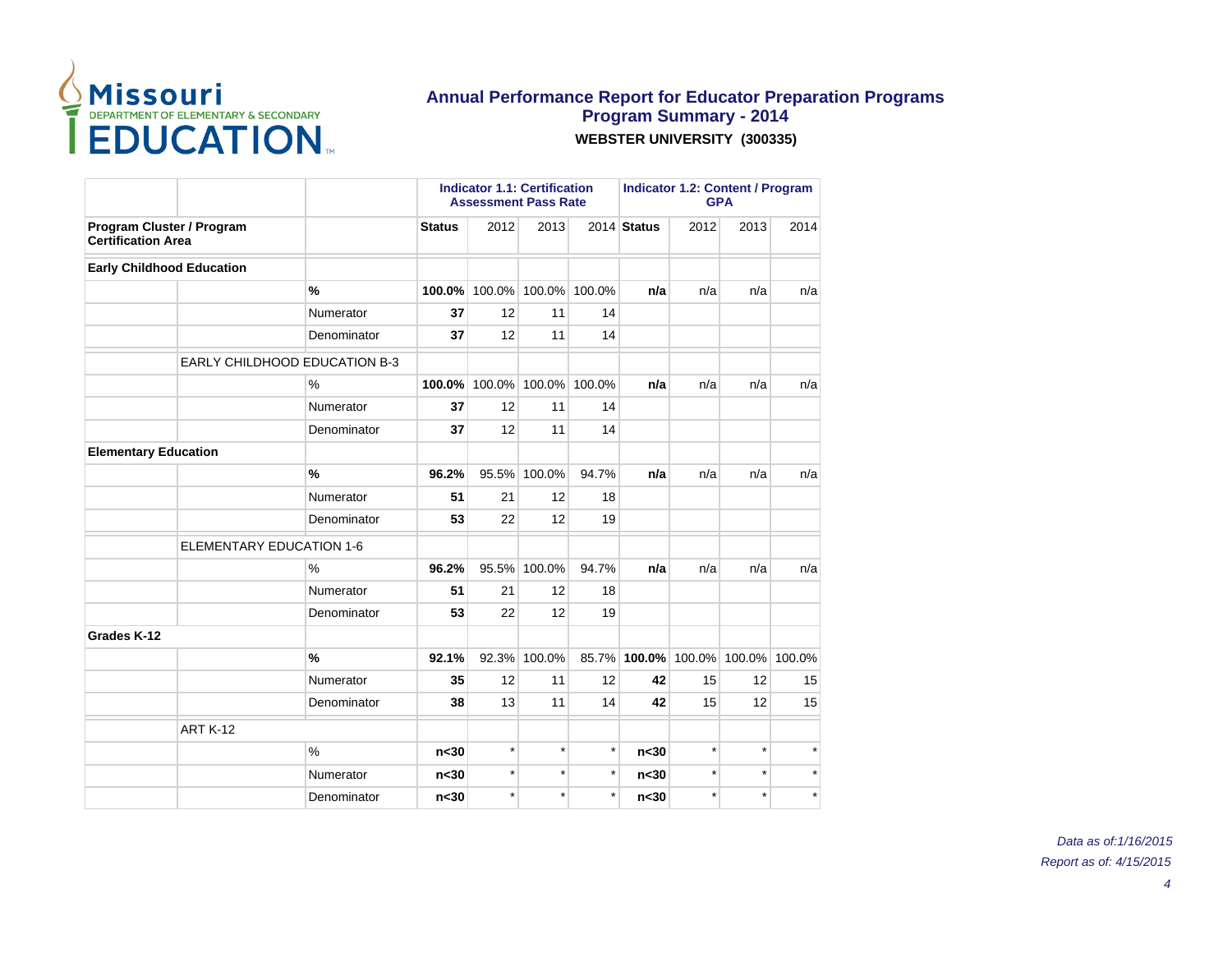

|                                                        |                            |                 |         | <b>Indicator 1.1: Certification</b><br><b>Assessment Pass Rate</b> |          | <b>Indicator 1.2: Content / Program</b><br><b>GPA</b> |         |         |         |
|--------------------------------------------------------|----------------------------|-----------------|---------|--------------------------------------------------------------------|----------|-------------------------------------------------------|---------|---------|---------|
| Program Cluster / Program<br><b>Certification Area</b> |                            | <b>Status</b>   | 2012    | 2013                                                               |          | 2014 Status                                           | 2012    | 2013    | 2014    |
|                                                        | FRENCH K-12                |                 |         |                                                                    |          |                                                       |         |         |         |
|                                                        | $\frac{9}{6}$              | n <sub>30</sub> | $\star$ | $\star$                                                            | $\star$  | n <sub>30</sub>                                       | $\star$ | $\star$ |         |
|                                                        | Numerator                  | n <sub>30</sub> | $\star$ | $\star$                                                            | $\star$  | n <sub>30</sub>                                       | $\star$ | $\star$ |         |
|                                                        | Denominator                | n <sub>30</sub> | $\star$ | $\star$                                                            | $^\star$ | n <sub>30</sub>                                       | $\star$ | $\star$ |         |
|                                                        | <b>GERMAN K-12</b>         |                 |         |                                                                    |          |                                                       |         |         |         |
|                                                        | %                          | n <sub>30</sub> | $\star$ | $\star$                                                            | $\star$  | n <sub>30</sub>                                       | $\star$ | $\star$ |         |
|                                                        | Numerator                  | n <sub>30</sub> | $\star$ | $\star$                                                            | $^\star$ | n <sub>30</sub>                                       | $\star$ | $\star$ |         |
|                                                        | Denominator                | n <sub>30</sub> | $\star$ | $\star$                                                            | $\star$  | n <sub>30</sub>                                       | $\star$ | $\star$ |         |
|                                                        | MUSIC - INSTRUMENTAL K-12  |                 |         |                                                                    |          |                                                       |         |         |         |
|                                                        | $\%$                       | n <sub>30</sub> | $\star$ | $\star$                                                            | $\star$  | n <sub>30</sub>                                       | $\star$ | $\star$ |         |
|                                                        | Numerator                  | n <sub>30</sub> | $\star$ | $\star$                                                            | $\star$  | n <sub>30</sub>                                       | $\star$ | $\star$ |         |
|                                                        | Denominator                | n <sub>30</sub> | $\star$ | $\star$                                                            | $\star$  | n <sub>30</sub>                                       | $\star$ | $\star$ |         |
|                                                        | MUSIC - VOCAL K-12         |                 |         |                                                                    |          |                                                       |         |         |         |
|                                                        | %                          | n <sub>30</sub> | $\star$ | $\star$                                                            | $\star$  | n <sub>30</sub>                                       | $\star$ | $\star$ |         |
|                                                        | Numerator                  | n <sub>30</sub> | $\star$ | $\star$                                                            | $\star$  | n <sub>30</sub>                                       | $\star$ | $\star$ |         |
|                                                        | Denominator                | n<30            | $\star$ | $\star$                                                            | $\star$  | n<30                                                  | $\star$ | $\star$ |         |
|                                                        | SPANISH K-12               |                 |         |                                                                    |          |                                                       |         |         |         |
|                                                        | $\%$                       | n <sub>30</sub> | $\star$ | $\star$                                                            | $\star$  | n <sub>30</sub>                                       | $\star$ | $\star$ |         |
|                                                        | Numerator                  | n <sub>30</sub> | $\star$ | $\star$                                                            | $\star$  | n <sub>30</sub>                                       | $\star$ | $\star$ | $\star$ |
|                                                        | Denominator                | n <sub>30</sub> | $\star$ | $\star$                                                            | $\star$  | n <sub>30</sub>                                       | $\star$ | $\star$ |         |
| <b>Middle School Education</b>                         |                            |                 |         |                                                                    |          |                                                       |         |         |         |
|                                                        | $\frac{9}{6}$              | n <sub>30</sub> | $\star$ | $\star$                                                            | $\star$  | n <sub>30</sub>                                       | $\star$ | $\star$ |         |
|                                                        | Numerator                  | n <sub>30</sub> | $\star$ | $\star$                                                            | $\star$  | n <sub>30</sub>                                       | $\star$ | $\star$ | $\star$ |
|                                                        | Denominator                | n <sub>30</sub> | $\star$ | $\star$                                                            | $\star$  | n <sub>30</sub>                                       | $\star$ | $\star$ |         |
|                                                        | <b>GENERAL SCIENCE 5-9</b> |                 |         |                                                                    |          |                                                       |         |         |         |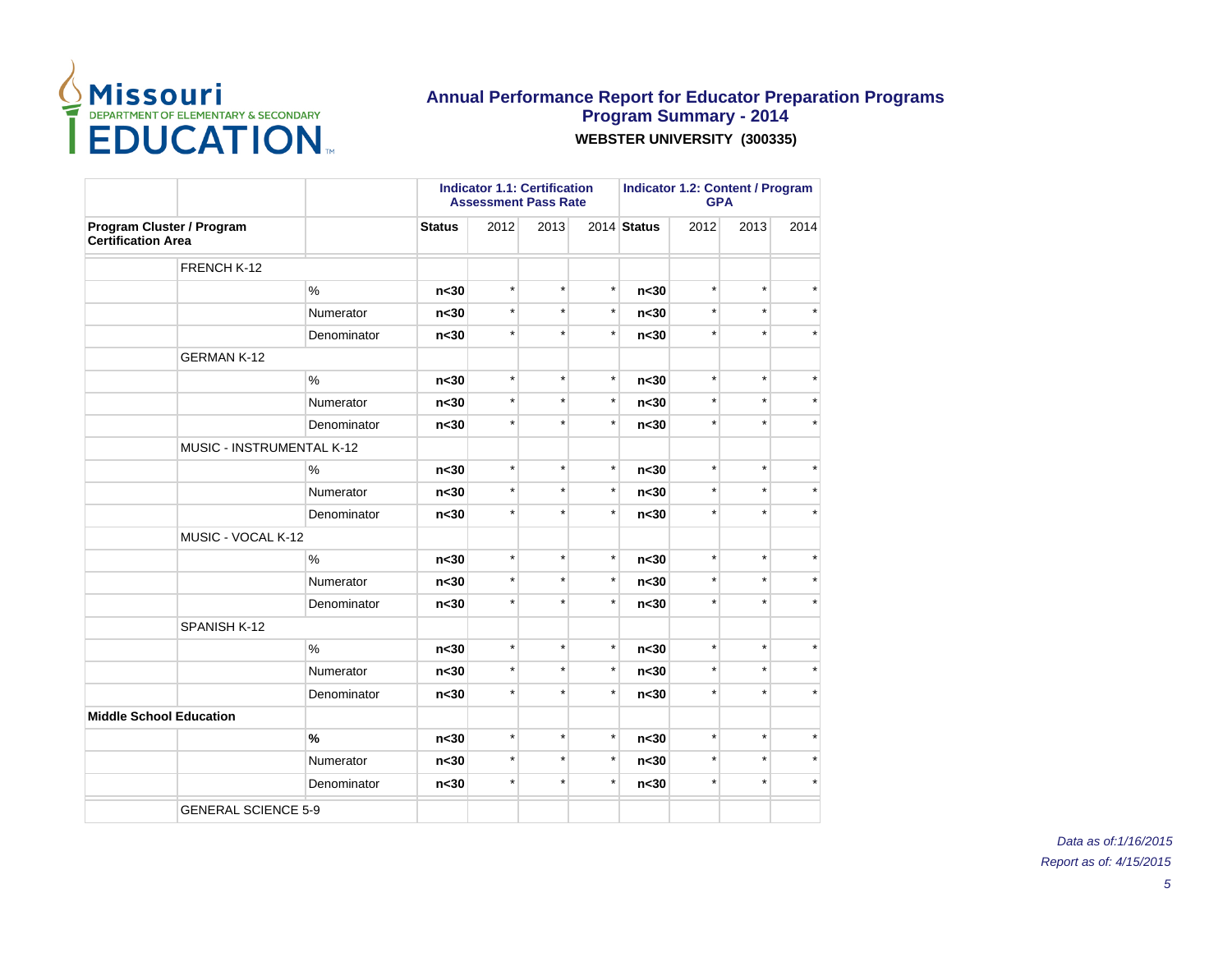

|                                                        |             |                 |         | <b>Indicator 1.1: Certification</b><br><b>Assessment Pass Rate</b> |         | <b>Indicator 1.2: Content / Program</b><br><b>GPA</b> |                     |         |               |
|--------------------------------------------------------|-------------|-----------------|---------|--------------------------------------------------------------------|---------|-------------------------------------------------------|---------------------|---------|---------------|
| Program Cluster / Program<br><b>Certification Area</b> |             | <b>Status</b>   | 2012    | 2013                                                               |         | 2014 Status                                           | 2012                | 2013    | 2014          |
|                                                        | $\%$        | n <sub>30</sub> | $\star$ | $\star$                                                            | $\star$ | n <sub>30</sub>                                       | $\star$             | $\star$ |               |
|                                                        | Numerator   | n <sub>30</sub> | $\star$ | $\star$                                                            | $\star$ | n <sub>30</sub>                                       | $\star$             | $\star$ |               |
|                                                        | Denominator | n <sub>30</sub> | $\star$ | $\star$                                                            | $\star$ | n <sub>30</sub>                                       | $\star$             | $\star$ |               |
| <b>LANGUAGE ARTS 5-9</b>                               |             |                 |         |                                                                    |         |                                                       |                     |         |               |
|                                                        | $\%$        | n <sub>30</sub> | $\star$ | $\star$                                                            | $\star$ | n <sub>30</sub>                                       | $\star$             | $\star$ |               |
|                                                        | Numerator   | n <sub>30</sub> | $\star$ | $\star$                                                            | $\star$ | n <sub>30</sub>                                       |                     | $\star$ |               |
|                                                        | Denominator | n <sub>30</sub> | $\star$ | $\star$                                                            | $\star$ | n <sub>30</sub>                                       | $\star$             | $\star$ | ÷             |
| <b>MATHEMATICS 5-9</b>                                 |             |                 |         |                                                                    |         |                                                       |                     |         |               |
|                                                        | $\%$        | n <sub>30</sub> | $\star$ | $\star$                                                            | $\star$ | n <sub>30</sub>                                       | $\star$             | $\star$ |               |
|                                                        | Numerator   | n <sub>30</sub> | $\star$ | $\star$                                                            | $\star$ | n <sub>30</sub>                                       | $\star$             | $\star$ |               |
|                                                        | Denominator | n<30            | $\star$ | $\star$                                                            | $\star$ | n<30                                                  | $\star$             | $\star$ | $\star$       |
| SOCIAL SCIENCE 5-9                                     |             |                 |         |                                                                    |         |                                                       |                     |         |               |
|                                                        | $\%$        | n <sub>30</sub> | $\star$ | $\star$                                                            | $\star$ | n <sub>30</sub>                                       | $\star$             | $\star$ |               |
|                                                        | Numerator   | n <sub>30</sub> | $\star$ | $\star$                                                            | $\star$ | n <sub>30</sub>                                       | $\star$             | $\star$ | $\star$       |
|                                                        | Denominator | n <sub>30</sub> | $\star$ | $\star$                                                            | $\star$ | n <sub>30</sub>                                       | $\star$             | $\star$ |               |
| <b>Secondary Education</b>                             |             |                 |         |                                                                    |         |                                                       |                     |         |               |
|                                                        | %           | 92.3%           | 83.3%   | 93.9%                                                              |         |                                                       | 95.0% 100.0% 100.0% |         | 100.0% 100.0% |
|                                                        | Numerator   | 60              | 10      | 31                                                                 | 19      | 74                                                    | 16                  | 34      | 24            |
|                                                        | Denominator | 65              | 12      | 33                                                                 | 20      | 74                                                    | 16                  | 34      | 24            |
| ENGLISH 9-12                                           |             |                 |         |                                                                    |         |                                                       |                     |         |               |
|                                                        | $\%$        | n <sub>30</sub> | $\star$ | $\star$                                                            | $\star$ | n <sub>30</sub>                                       | $\star$             | $\star$ |               |
|                                                        | Numerator   | n <sub>30</sub> | $\star$ | $\star$                                                            | $\star$ | n <sub>30</sub>                                       | $\star$             | $\star$ |               |
|                                                        | Denominator | n <sub>30</sub> | $\star$ | $\star$                                                            | $\star$ | n <sub>30</sub>                                       | $\star$             | $\star$ |               |
| JOURNALISM 9-12                                        |             |                 |         |                                                                    |         |                                                       |                     |         |               |
|                                                        | $\%$        | n <sub>30</sub> | $\star$ | $\star$                                                            | $\star$ | n/a                                                   | n/a                 | n/a     | n/a           |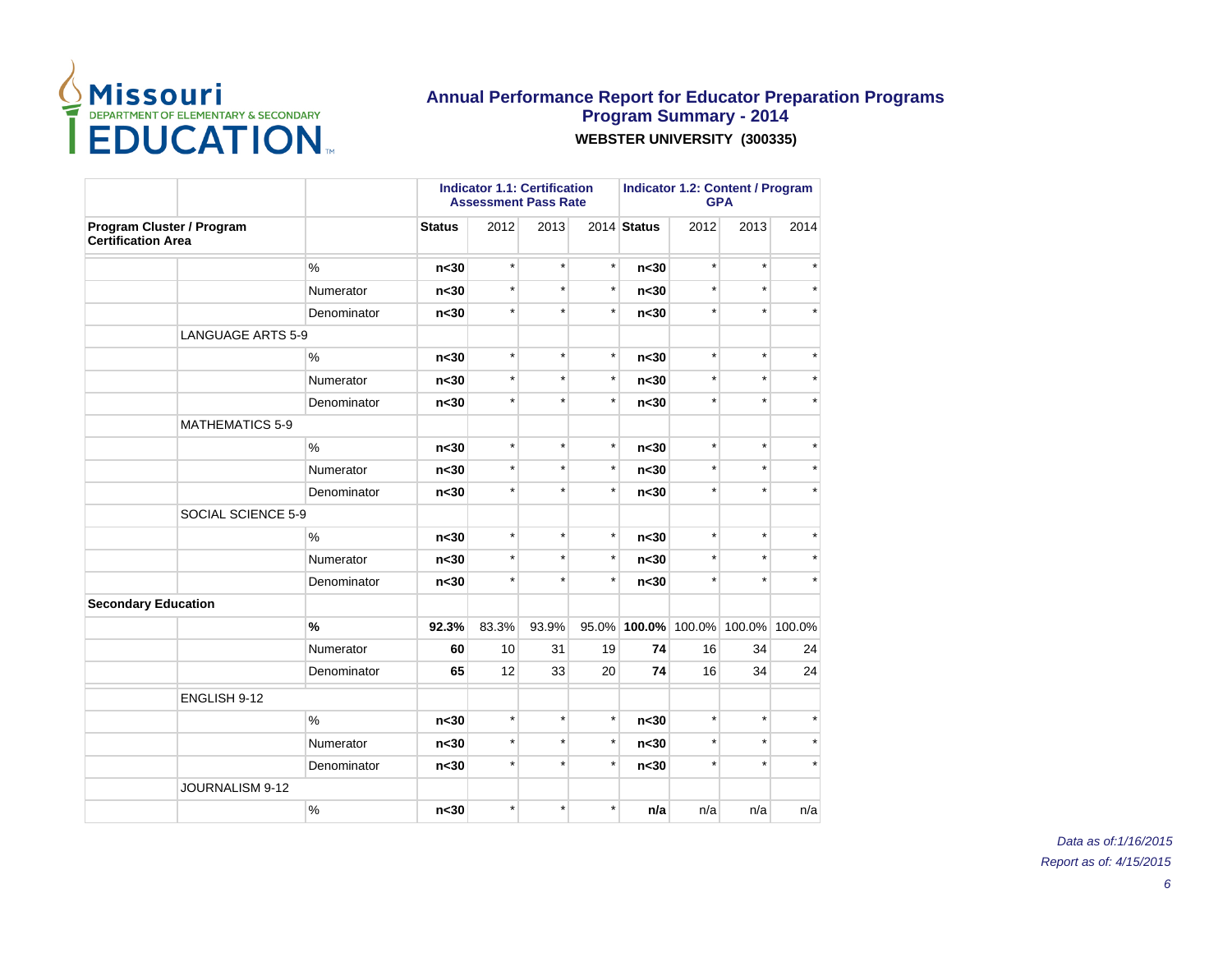

|                                                        |                                 |                 | <b>Indicator 1.1: Certification</b><br><b>Assessment Pass Rate</b> |         |               | <b>Indicator 1.2: Content / Program</b><br><b>GPA</b> |         |                             |         |
|--------------------------------------------------------|---------------------------------|-----------------|--------------------------------------------------------------------|---------|---------------|-------------------------------------------------------|---------|-----------------------------|---------|
| Program Cluster / Program<br><b>Certification Area</b> |                                 | <b>Status</b>   | 2012                                                               | 2013    |               | 2014 Status                                           | 2012    | 2013                        | 2014    |
|                                                        | Numerator                       | n <sub>30</sub> | $\star$                                                            | $\star$ | $\star$       |                                                       |         |                             |         |
|                                                        | Denominator                     | n <sub>30</sub> | $\star$                                                            | $\star$ | $\star$       |                                                       |         |                             |         |
|                                                        | <b>MATHEMATICS 9-12</b>         |                 |                                                                    |         |               |                                                       |         |                             |         |
|                                                        | $\%$                            | n <sub>30</sub> | $\star$                                                            | $\star$ | $\star$       | n <sub>30</sub>                                       | $\star$ | $\star$                     |         |
|                                                        | Numerator                       | n <sub>30</sub> | $\star$                                                            | $\star$ | $\star$       | n <sub>30</sub>                                       | $\star$ | $\star$                     |         |
|                                                        | Denominator                     | n <sub>30</sub> | $\star$                                                            | $\star$ | $\star$       | n <sub>30</sub>                                       | $\star$ | $\star$                     |         |
|                                                        | SOCIAL SCIENCE 9-12             |                 |                                                                    |         |               |                                                       |         |                             |         |
|                                                        | $\frac{0}{0}$                   | n <sub>30</sub> | $\star$                                                            | $\star$ | $\star$       |                                                       |         | 100.0% 100.0% 100.0% 100.0% |         |
|                                                        | Numerator                       | n <sub>30</sub> | $\star$                                                            | $\star$ | $^\star$      | 30                                                    | 8       | 11                          | 11      |
|                                                        | Denominator                     | n <sub>30</sub> | $\star$                                                            | $\star$ | $\star$       | 30                                                    | 8       | 11                          | 11      |
|                                                        | UNIFIED SCIENCE: BIOLOGY 9-12   |                 |                                                                    |         |               |                                                       |         |                             |         |
|                                                        | $\%$                            | n <sub>30</sub> | $\star$                                                            | $\star$ | $\star$       | n <sub>30</sub>                                       | $\star$ | $\star$                     | $\star$ |
|                                                        | Numerator                       | n <sub>30</sub> | $\star$                                                            | $\star$ | $\star$       | n <sub>30</sub>                                       | $\star$ | $\star$                     | $\star$ |
|                                                        | Denominator                     | n <sub>30</sub> | $\star$                                                            | $\star$ | $\star$       | n <sub>30</sub>                                       | $\star$ | $\star$                     |         |
| <b>Special Education</b>                               |                                 |                 |                                                                    |         |               |                                                       |         |                             |         |
|                                                        | %                               | 100.0%          | 100.0%                                                             | 100.0%  | 100.0%        | n/a                                                   | n/a     | n/a                         | n/a     |
|                                                        | Numerator                       | 34              | 12                                                                 | 13      | 9             |                                                       |         |                             |         |
|                                                        | Denominator                     | 34              | 12                                                                 | 13      | 9             |                                                       |         |                             |         |
|                                                        | MILD/MOD CROSS CATEGORICAL K-12 |                 |                                                                    |         |               |                                                       |         |                             |         |
|                                                        | $\%$                            | 100.0%          | 100.0%                                                             |         | 100.0% 100.0% | n/a                                                   | n/a     | n/a                         | n/a     |
|                                                        | Numerator                       | 33              | 11                                                                 | 13      | 9             |                                                       |         |                             |         |
|                                                        | Denominator                     | 33              | 11                                                                 | 13      | 9             |                                                       |         |                             |         |
| 12                                                     | SEVERE DEVELOPMENT DISABLED B-  |                 |                                                                    |         |               |                                                       |         |                             |         |
|                                                        | %                               | n <sub>30</sub> | $\star$                                                            | $\star$ | $\star$       | n/a                                                   | n/a     | n/a                         | n/a     |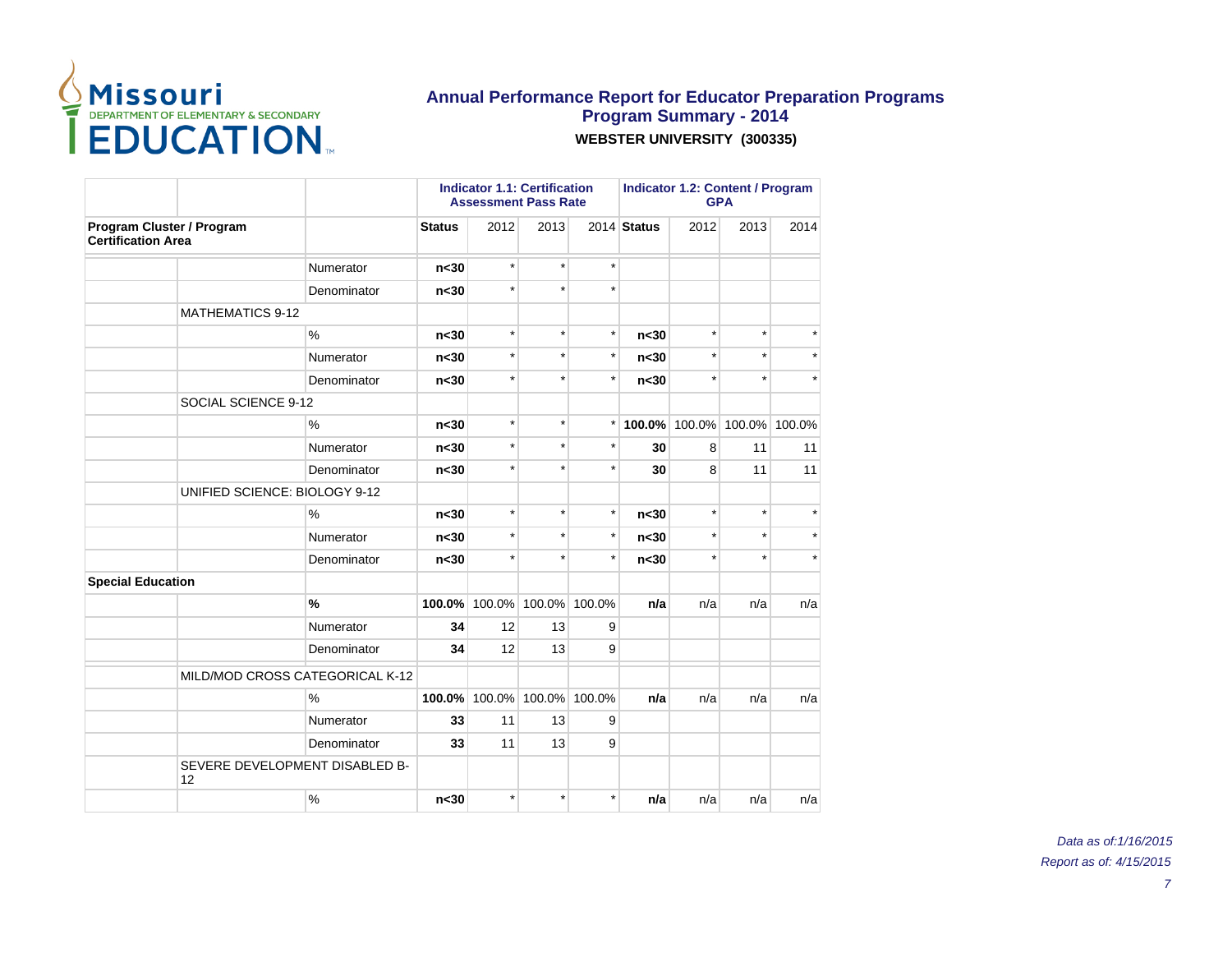

|                                                        |                              |                                       |                 |         | <b>Indicator 1.1: Certification</b><br><b>Assessment Pass Rate</b> |         | <b>Indicator 1.2: Content / Program</b><br><b>GPA</b> |      |      |      |
|--------------------------------------------------------|------------------------------|---------------------------------------|-----------------|---------|--------------------------------------------------------------------|---------|-------------------------------------------------------|------|------|------|
| Program Cluster / Program<br><b>Certification Area</b> |                              |                                       | <b>Status</b>   | 2012    | 2013                                                               |         | $2014$ Status                                         | 2012 | 2013 | 2014 |
|                                                        |                              | Numerator                             | n <sub>30</sub> | $\star$ | $\star$                                                            | $\star$ |                                                       |      |      |      |
|                                                        |                              | Denominator                           | n <sub>30</sub> | $\star$ | $\star$                                                            | $\star$ |                                                       |      |      |      |
| <b>Specialist Areas</b>                                |                              |                                       |                 |         |                                                                    |         |                                                       |      |      |      |
|                                                        |                              | %                                     | n <sub>30</sub> | $\star$ | $\star$                                                            | $\star$ | n/a                                                   | n/a  | n/a  | n/a  |
|                                                        |                              | Numerator                             | n <sub>30</sub> | $\star$ | $\star$                                                            | $\star$ |                                                       |      |      |      |
|                                                        |                              | Denominator                           | n <sub>30</sub> | $\star$ | $\star$                                                            | $\star$ |                                                       |      |      |      |
|                                                        | 12                           | <b>ENG FOR SPEAK OTH LANGUAGES K-</b> |                 |         |                                                                    |         |                                                       |      |      |      |
|                                                        |                              | $\%$                                  | n/a             | n/a     | n/a                                                                | n/a     | n/a                                                   | n/a  | n/a  | n/a  |
|                                                        |                              | Numerator                             |                 |         |                                                                    |         |                                                       |      |      |      |
|                                                        |                              | Denominator                           |                 |         |                                                                    |         |                                                       |      |      |      |
|                                                        | <b>GIFTED EDUCATION K-12</b> |                                       |                 |         |                                                                    |         |                                                       |      |      |      |
|                                                        |                              | %                                     | n/a             | n/a     | n/a                                                                | n/a     | n/a                                                   | n/a  | n/a  | n/a  |
|                                                        |                              | Numerator                             |                 |         |                                                                    |         |                                                       |      |      |      |
|                                                        |                              | Denominator                           |                 |         |                                                                    |         |                                                       |      |      |      |
|                                                        | SPECIAL READING K-12         |                                       |                 |         |                                                                    |         |                                                       |      |      |      |
|                                                        |                              | $\%$                                  | n/a             | n/a     | n/a                                                                | n/a     | n/a                                                   | n/a  | n/a  | n/a  |
|                                                        |                              | Numerator                             |                 |         |                                                                    |         |                                                       |      |      |      |
|                                                        |                              | Denominator                           |                 |         |                                                                    |         |                                                       |      |      |      |

\* = n<30 over 3 years

\*\* = n<5 for 1 of 3 years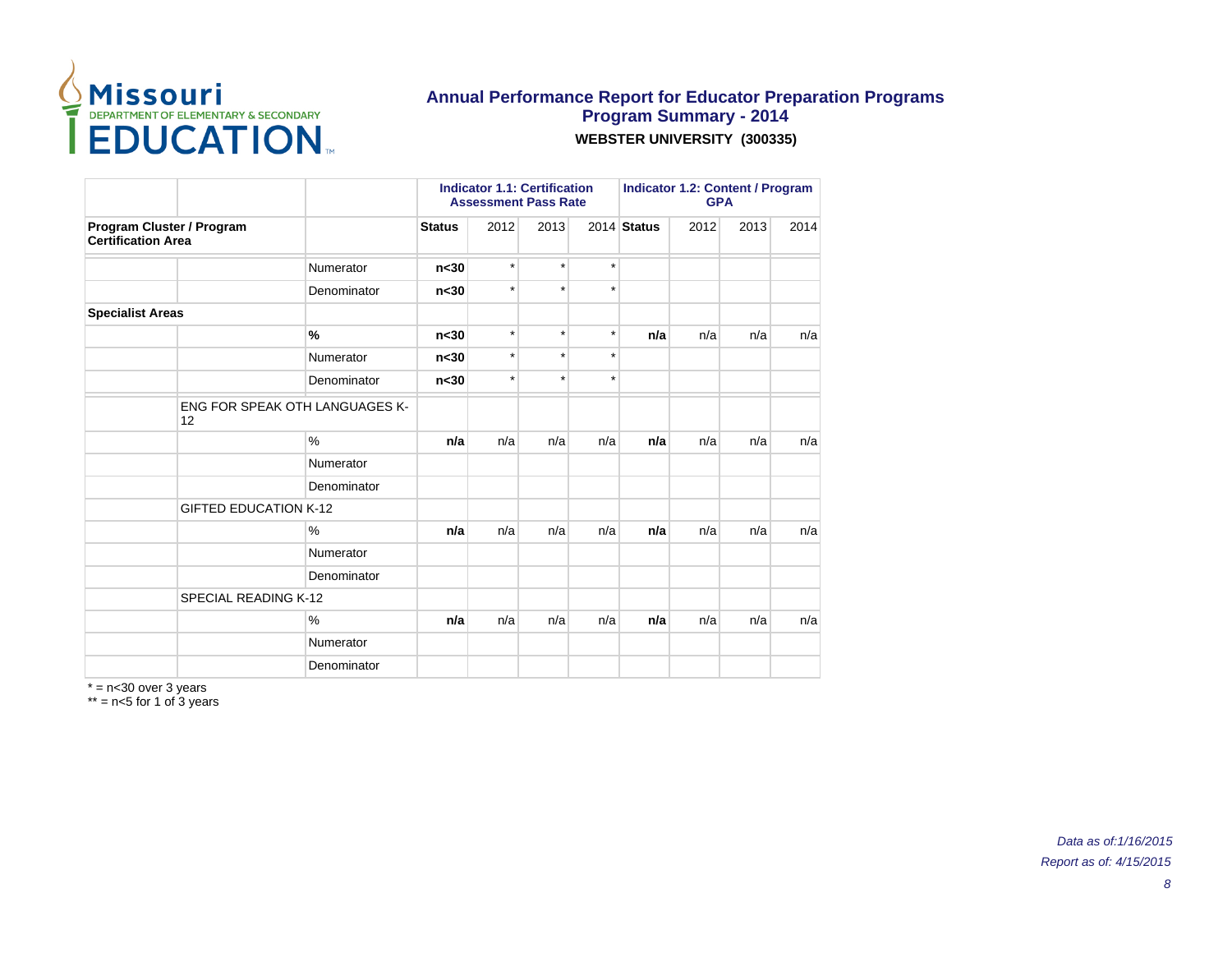

|                                                        |                                        |                           | Indicator 4.1: Preparation of<br><b>First-Year Teachers (Self-</b><br><b>Response)</b> | Indicator 4.2: Preparation of<br><b>First-Year Teachers (Principal's</b><br><b>Response)</b> |
|--------------------------------------------------------|----------------------------------------|---------------------------|----------------------------------------------------------------------------------------|----------------------------------------------------------------------------------------------|
| Program Cluster / Program<br><b>Certification Area</b> |                                        |                           | <b>Status</b>                                                                          | <b>Status</b>                                                                                |
| <b>Administrator</b>                                   |                                        |                           |                                                                                        |                                                                                              |
|                                                        |                                        | $\frac{9}{6}$             | n/a                                                                                    | n/a                                                                                          |
|                                                        |                                        | Numerator                 | n/a                                                                                    | n/a                                                                                          |
|                                                        |                                        | Denominator               | n/a                                                                                    | n/a                                                                                          |
|                                                        |                                        | Participation Rate        | n/a                                                                                    | n/a                                                                                          |
|                                                        | PRINCIPAL 5-9                          |                           |                                                                                        |                                                                                              |
|                                                        |                                        | $\%$                      | n/a                                                                                    | n/a                                                                                          |
|                                                        |                                        | Numerator                 | n/a                                                                                    | n/a                                                                                          |
|                                                        |                                        | Denominator               | n/a                                                                                    | n/a                                                                                          |
|                                                        |                                        | <b>Participation Rate</b> | n/a                                                                                    | n/a                                                                                          |
|                                                        | PRINCIPAL 7-12                         |                           |                                                                                        |                                                                                              |
|                                                        |                                        | $\%$                      | n/a                                                                                    | n/a                                                                                          |
|                                                        |                                        | Numerator                 | n/a                                                                                    | n/a                                                                                          |
|                                                        |                                        | Denominator               | n/a                                                                                    | n/a                                                                                          |
|                                                        |                                        | Participation Rate        | n/a                                                                                    | n/a                                                                                          |
|                                                        | PRINCIPAL K-8                          |                           |                                                                                        |                                                                                              |
|                                                        |                                        | $\%$                      | n/a                                                                                    | n/a                                                                                          |
|                                                        |                                        | Numerator                 | n/a                                                                                    | n/a                                                                                          |
|                                                        |                                        | Denominator               | n/a                                                                                    | n/a                                                                                          |
|                                                        |                                        | Participation Rate        | n/a                                                                                    | n/a                                                                                          |
|                                                        | SPECIAL EDUCATION ADMINISTRAT K-<br>12 |                           |                                                                                        |                                                                                              |
|                                                        |                                        | $\%$                      | n/a                                                                                    | n/a                                                                                          |
|                                                        |                                        | Numerator                 | n/a                                                                                    | n/a                                                                                          |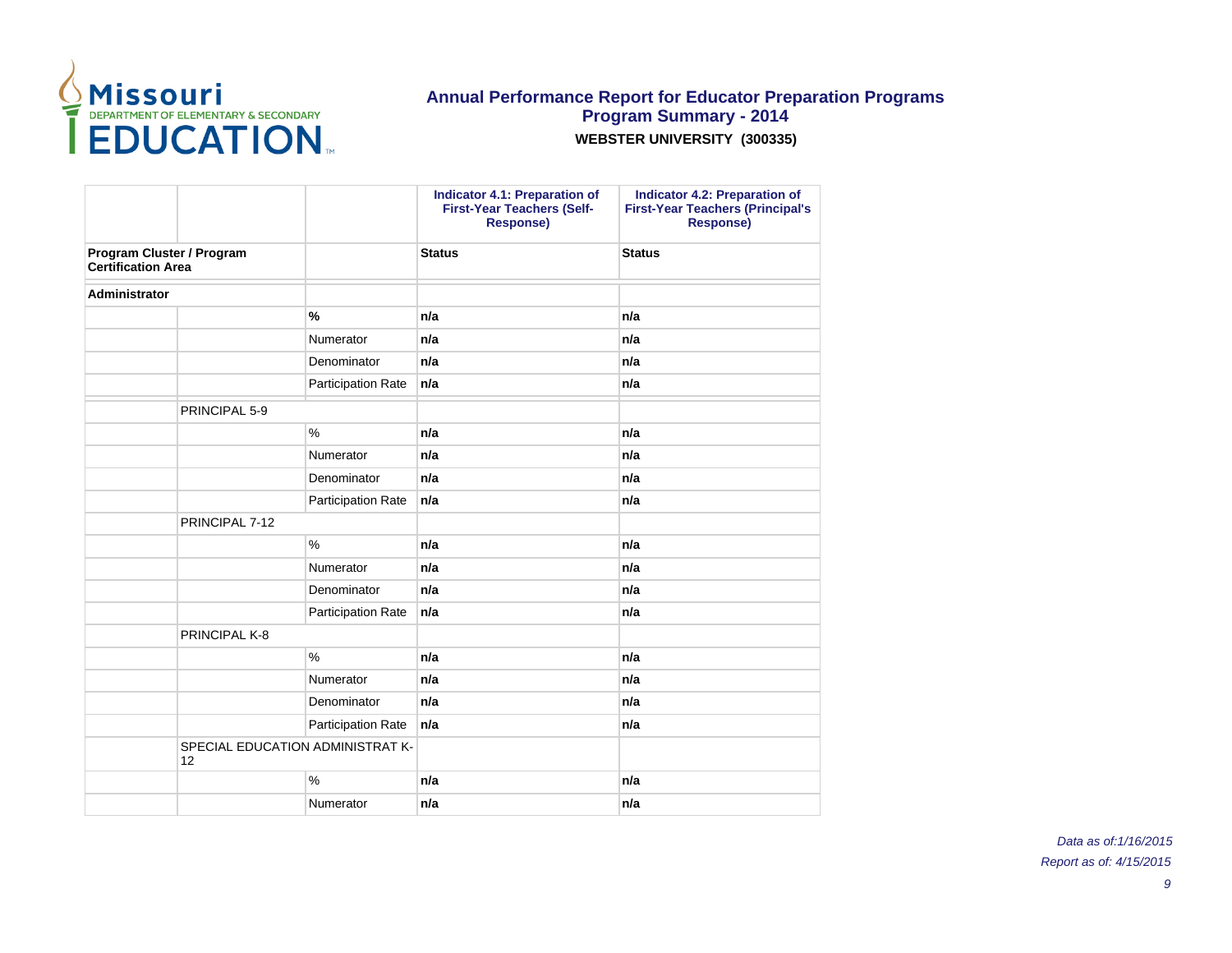

|                                                        |                                      | <b>Indicator 4.1: Preparation of</b><br><b>First-Year Teachers (Self-</b><br><b>Response)</b> | <b>Indicator 4.2: Preparation of</b><br><b>First-Year Teachers (Principal's</b><br><b>Response)</b> |
|--------------------------------------------------------|--------------------------------------|-----------------------------------------------------------------------------------------------|-----------------------------------------------------------------------------------------------------|
| Program Cluster / Program<br><b>Certification Area</b> |                                      | <b>Status</b>                                                                                 | <b>Status</b>                                                                                       |
|                                                        | Denominator                          | n/a                                                                                           | n/a                                                                                                 |
|                                                        | Participation Rate                   | n/a                                                                                           | n/a                                                                                                 |
| SUPERINTENDENT K-12                                    |                                      |                                                                                               |                                                                                                     |
|                                                        | $\%$                                 | n/a                                                                                           | n/a                                                                                                 |
|                                                        | Numerator                            | n/a                                                                                           | n/a                                                                                                 |
|                                                        | Denominator                          | n/a                                                                                           | n/a                                                                                                 |
|                                                        | Participation Rate                   | n/a                                                                                           | n/a                                                                                                 |
| <b>Early Childhood Education</b>                       |                                      |                                                                                               |                                                                                                     |
|                                                        | $\frac{9}{6}$                        | $^{\circledR}$                                                                                | @                                                                                                   |
|                                                        | Numerator                            | @                                                                                             | @                                                                                                   |
|                                                        | Denominator                          | @                                                                                             | @                                                                                                   |
|                                                        | <b>Participation Rate</b>            | @                                                                                             | $^\circledR$                                                                                        |
|                                                        | <b>EARLY CHILDHOOD EDUCATION B-3</b> |                                                                                               |                                                                                                     |
|                                                        | $\frac{0}{0}$                        | $\omega$                                                                                      | @                                                                                                   |
|                                                        | Numerator                            | $^{\circledR}$                                                                                | $^{\circledR}$                                                                                      |
|                                                        | Denominator                          | $^{\circledR}$                                                                                | @                                                                                                   |
|                                                        | Participation Rate                   | @                                                                                             | $^{\circledR}$                                                                                      |
| <b>Elementary Education</b>                            |                                      |                                                                                               |                                                                                                     |
|                                                        | $\frac{9}{6}$                        | @                                                                                             | $^{\circledR}$                                                                                      |
|                                                        | Numerator                            | @                                                                                             | $^{\textregistered}$                                                                                |
|                                                        | Denominator                          | $^{\circledR}$                                                                                | $^{\circledR}$                                                                                      |
|                                                        | Participation Rate                   | @                                                                                             | @                                                                                                   |
| <b>ELEMENTARY EDUCATION 1-6</b>                        |                                      |                                                                                               |                                                                                                     |
|                                                        | $\%$                                 | @                                                                                             | @                                                                                                   |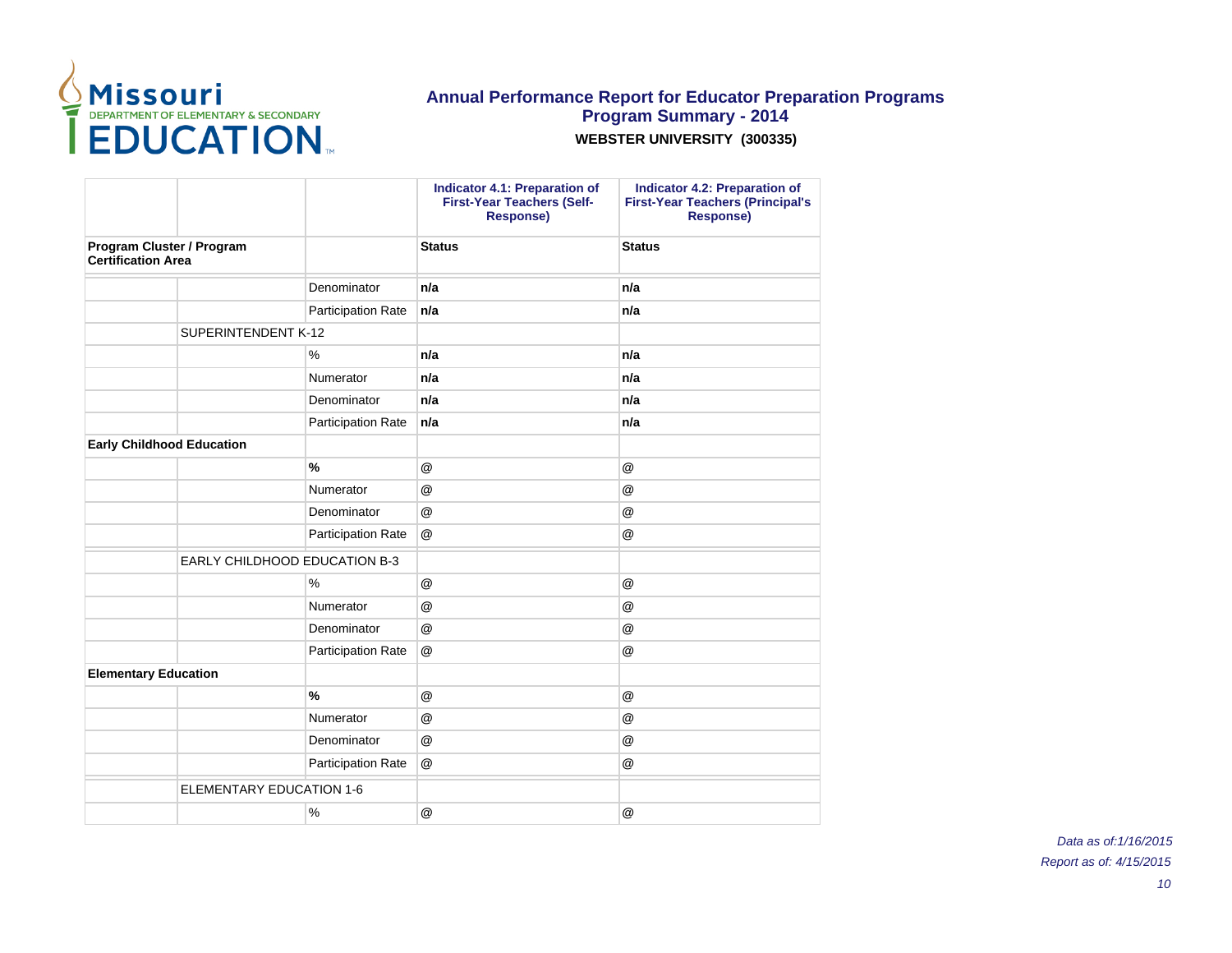

|                           |                           |                           | Indicator 4.1: Preparation of<br><b>First-Year Teachers (Self-</b><br><b>Response)</b> | Indicator 4.2: Preparation of<br><b>First-Year Teachers (Principal's</b><br>Response) |
|---------------------------|---------------------------|---------------------------|----------------------------------------------------------------------------------------|---------------------------------------------------------------------------------------|
| <b>Certification Area</b> | Program Cluster / Program |                           | <b>Status</b>                                                                          | <b>Status</b>                                                                         |
|                           |                           | Numerator                 | $^\circledR$                                                                           | $\circleda$                                                                           |
|                           |                           | Denominator               | $^{\circledR}$                                                                         | @                                                                                     |
|                           |                           | <b>Participation Rate</b> | @                                                                                      | $\circleda$                                                                           |
| Grades K-12               |                           |                           |                                                                                        |                                                                                       |
|                           |                           | $\frac{9}{6}$             | @                                                                                      | @                                                                                     |
|                           |                           | Numerator                 | $^{\circledR}$                                                                         | $^{\circledR}$                                                                        |
|                           |                           | Denominator               | @                                                                                      | @                                                                                     |
|                           |                           | <b>Participation Rate</b> | $^{\circledR}$                                                                         | @                                                                                     |
|                           | <b>ART K-12</b>           |                           |                                                                                        |                                                                                       |
|                           |                           | $\%$                      | $^\circledR$                                                                           | $\circleda$                                                                           |
|                           |                           | Numerator                 | @                                                                                      | @                                                                                     |
|                           |                           | Denominator               | $^\circledR$                                                                           | $^\circledR$                                                                          |
|                           |                           | <b>Participation Rate</b> | @                                                                                      | @                                                                                     |
|                           | FRENCH K-12               |                           |                                                                                        |                                                                                       |
|                           |                           | $\frac{0}{0}$             | @                                                                                      | @                                                                                     |
|                           |                           | Numerator                 | @                                                                                      | @                                                                                     |
|                           |                           | Denominator               | $^{\circledR}$                                                                         | @                                                                                     |
|                           |                           | <b>Participation Rate</b> | @                                                                                      | @                                                                                     |
|                           | <b>GERMAN K-12</b>        |                           |                                                                                        |                                                                                       |
|                           |                           | $\%$                      | $^\circledR$                                                                           | $\circleda$                                                                           |
|                           |                           | Numerator                 | $^{\circledR}$                                                                         | @                                                                                     |
|                           |                           | Denominator               | @                                                                                      | @                                                                                     |
|                           |                           | <b>Participation Rate</b> | @                                                                                      | $^\circledR$                                                                          |
|                           | MUSIC - INSTRUMENTAL K-12 |                           |                                                                                        |                                                                                       |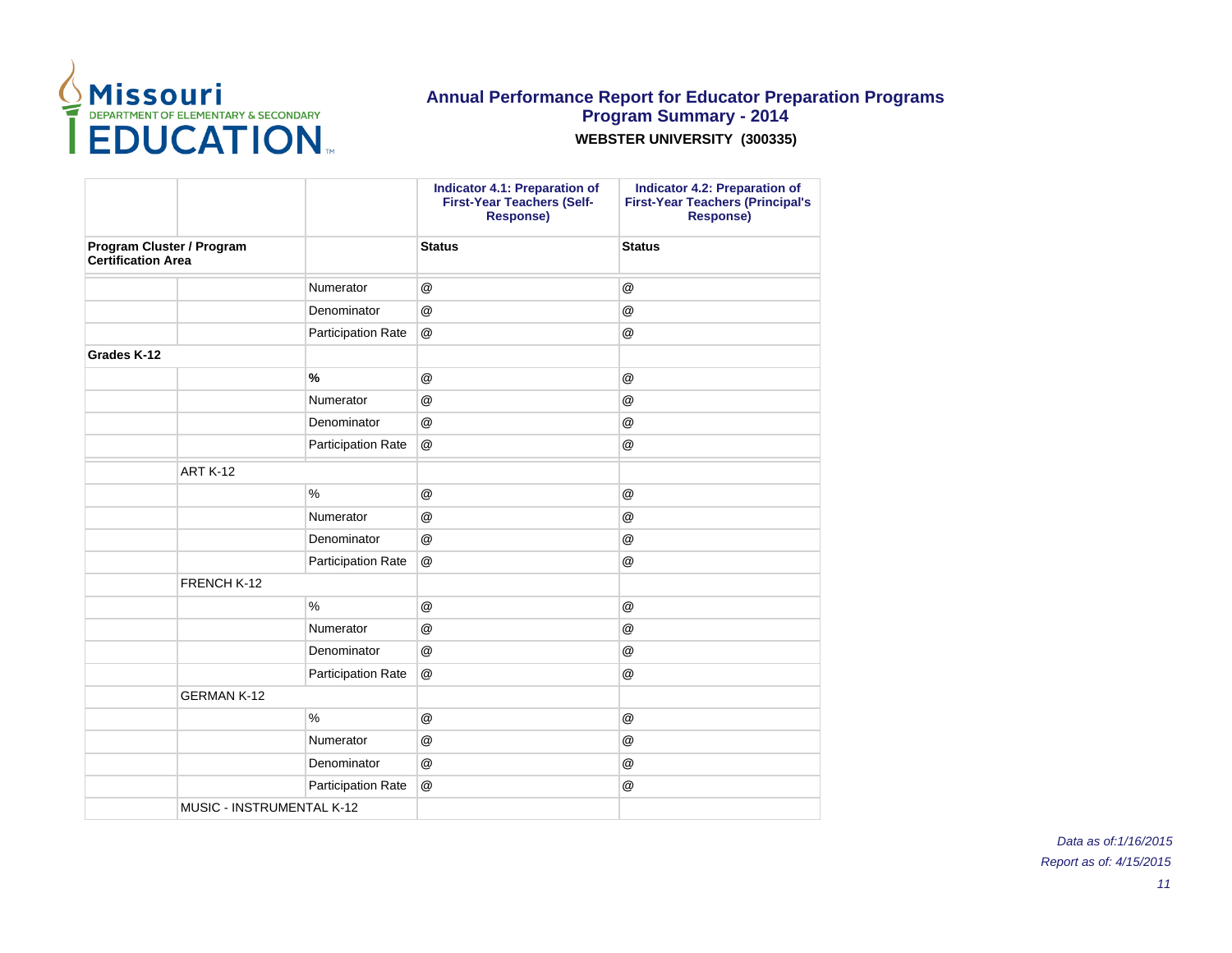

|                            | Indicator 4.1: Preparation of<br><b>First-Year Teachers (Self-</b><br><b>Response)</b> | Indicator 4.2: Preparation of<br><b>First-Year Teachers (Principal's</b><br>Response) |
|----------------------------|----------------------------------------------------------------------------------------|---------------------------------------------------------------------------------------|
|                            | <b>Status</b>                                                                          | <b>Status</b>                                                                         |
| $\%$                       | $^\circledR$                                                                           | @                                                                                     |
| Numerator                  | @                                                                                      | @                                                                                     |
| Denominator                | $^{\circledR}$                                                                         | @                                                                                     |
| Participation Rate         | @                                                                                      | @                                                                                     |
|                            |                                                                                        |                                                                                       |
| $\%$                       | $^\circledR$                                                                           | @                                                                                     |
| Numerator                  | @                                                                                      | @                                                                                     |
| Denominator                | $^{\circledR}$                                                                         | @                                                                                     |
| Participation Rate         | @                                                                                      | @                                                                                     |
|                            |                                                                                        |                                                                                       |
| $\%$                       | @                                                                                      | @                                                                                     |
| Numerator                  | @                                                                                      | @                                                                                     |
| Denominator                | @                                                                                      | @                                                                                     |
| Participation Rate         | @                                                                                      | @                                                                                     |
|                            |                                                                                        |                                                                                       |
| $\%$                       | @                                                                                      | $^{\circledR}$                                                                        |
| Numerator                  | @                                                                                      | @                                                                                     |
| Denominator                | @                                                                                      | @                                                                                     |
| Participation Rate         | @                                                                                      | @                                                                                     |
| <b>GENERAL SCIENCE 5-9</b> |                                                                                        |                                                                                       |
| $\%$                       | @                                                                                      | @                                                                                     |
| Numerator                  | @                                                                                      | @                                                                                     |
| Denominator                | @                                                                                      | @                                                                                     |
| Participation Rate         | @                                                                                      | @                                                                                     |
|                            |                                                                                        |                                                                                       |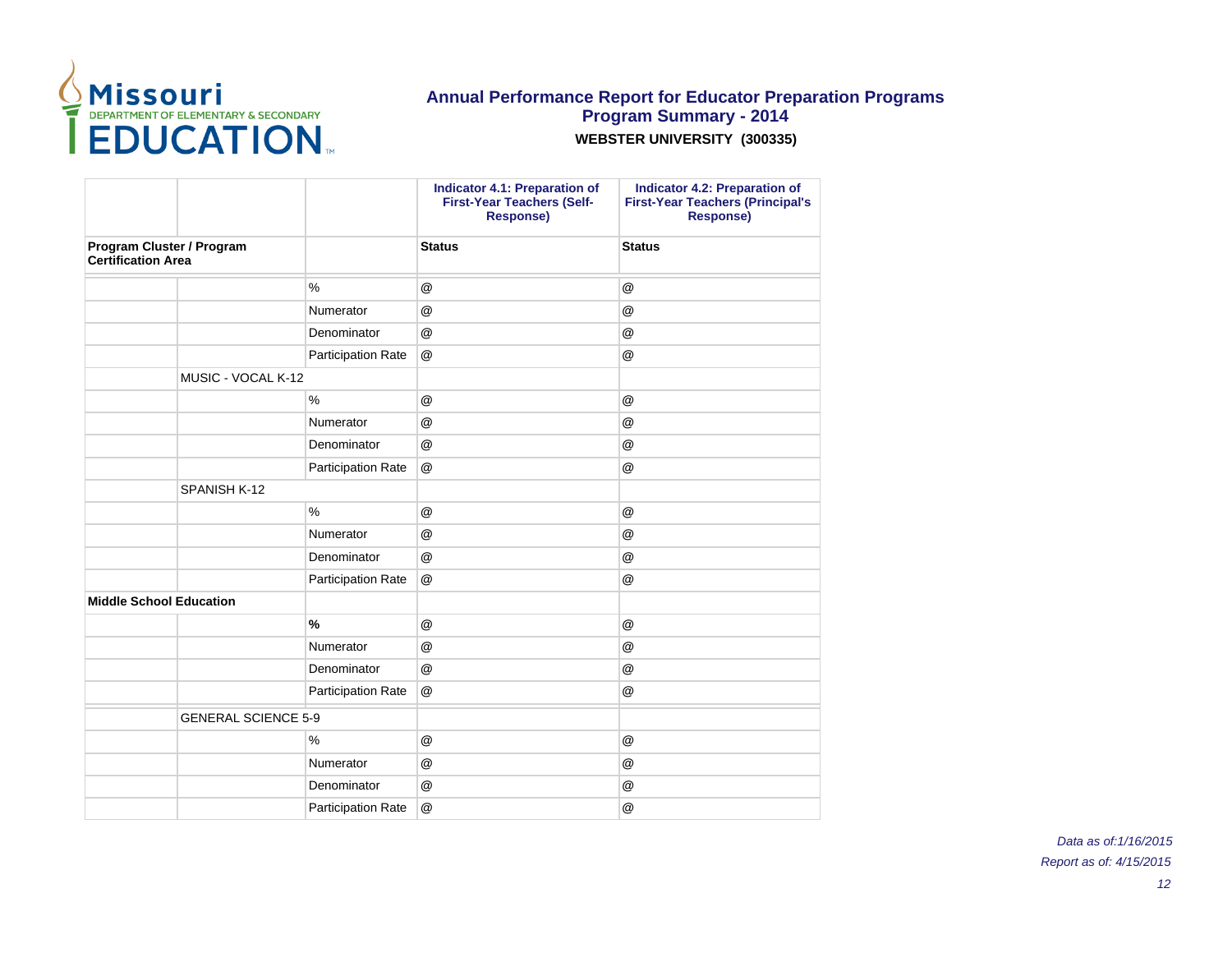

|                                                        |                          |                    | <b>Indicator 4.1: Preparation of</b><br><b>First-Year Teachers (Self-</b><br><b>Response)</b> | <b>Indicator 4.2: Preparation of</b><br><b>First-Year Teachers (Principal's</b><br><b>Response)</b> |
|--------------------------------------------------------|--------------------------|--------------------|-----------------------------------------------------------------------------------------------|-----------------------------------------------------------------------------------------------------|
| Program Cluster / Program<br><b>Certification Area</b> |                          | <b>Status</b>      | <b>Status</b>                                                                                 |                                                                                                     |
|                                                        | <b>LANGUAGE ARTS 5-9</b> |                    |                                                                                               |                                                                                                     |
|                                                        |                          | $\frac{0}{0}$      | $^{\circledR}$                                                                                | @                                                                                                   |
|                                                        |                          | Numerator          | $^\circledR$                                                                                  | $^\circledR$                                                                                        |
|                                                        |                          | Denominator        | $^\circledR$                                                                                  | $^\circledR$                                                                                        |
|                                                        |                          | Participation Rate | $^{\circledR}$                                                                                | @                                                                                                   |
|                                                        | <b>MATHEMATICS 5-9</b>   |                    |                                                                                               |                                                                                                     |
|                                                        |                          | $\frac{0}{0}$      | $^\circledR$                                                                                  | $^\circledR$                                                                                        |
|                                                        |                          | Numerator          | @                                                                                             | @                                                                                                   |
|                                                        |                          | Denominator        | $^{\circledR}$                                                                                | @                                                                                                   |
|                                                        |                          | Participation Rate | @                                                                                             | @                                                                                                   |
|                                                        | SOCIAL SCIENCE 5-9       |                    |                                                                                               |                                                                                                     |
|                                                        |                          | $\%$               | $^{\circledR}$                                                                                | @                                                                                                   |
|                                                        |                          | Numerator          | $^{\circledR}$                                                                                | @                                                                                                   |
|                                                        |                          | Denominator        | $^{\circledR}$                                                                                | @                                                                                                   |
|                                                        |                          | Participation Rate | @                                                                                             | @                                                                                                   |
| <b>Secondary Education</b>                             |                          |                    |                                                                                               |                                                                                                     |
|                                                        |                          | $\frac{9}{6}$      | @                                                                                             | @                                                                                                   |
|                                                        |                          | Numerator          | $^{\circledR}$                                                                                | @                                                                                                   |
|                                                        |                          | Denominator        | @                                                                                             | $\circleda$                                                                                         |
|                                                        |                          | Participation Rate | @                                                                                             | $^\circledR$                                                                                        |
|                                                        | ENGLISH 9-12             |                    |                                                                                               |                                                                                                     |
|                                                        |                          | $\frac{0}{0}$      | @                                                                                             | @                                                                                                   |
|                                                        |                          | Numerator          | @                                                                                             | @                                                                                                   |
|                                                        |                          | Denominator        | @                                                                                             | @                                                                                                   |
|                                                        |                          |                    |                                                                                               |                                                                                                     |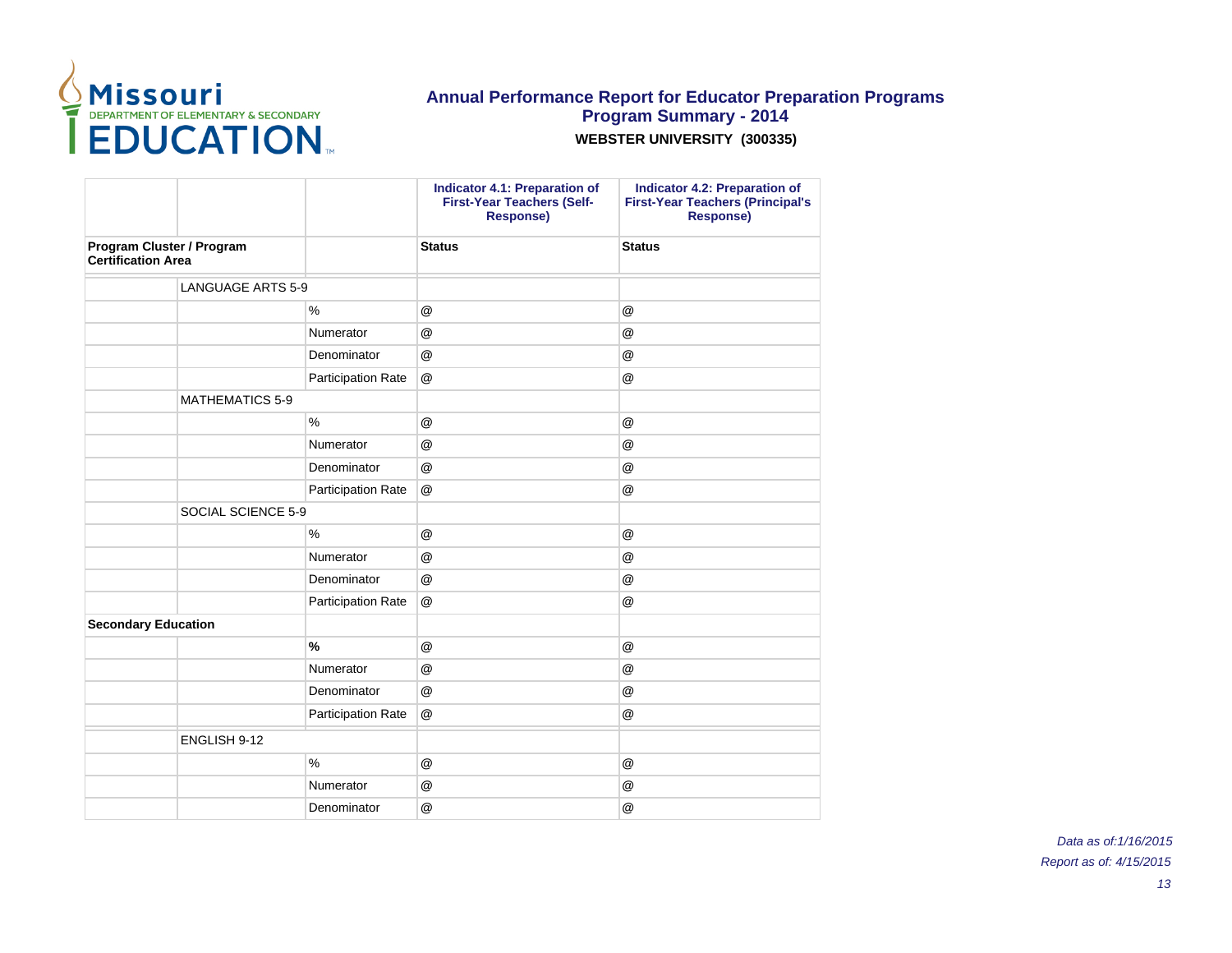

|                                                        |                               |                           | Indicator 4.1: Preparation of<br><b>First-Year Teachers (Self-</b><br><b>Response)</b> | <b>Indicator 4.2: Preparation of</b><br><b>First-Year Teachers (Principal's</b><br><b>Response)</b> |
|--------------------------------------------------------|-------------------------------|---------------------------|----------------------------------------------------------------------------------------|-----------------------------------------------------------------------------------------------------|
| Program Cluster / Program<br><b>Certification Area</b> |                               |                           | <b>Status</b>                                                                          | <b>Status</b>                                                                                       |
|                                                        |                               | Participation Rate        | @                                                                                      | $\circleda$                                                                                         |
|                                                        | JOURNALISM 9-12               |                           |                                                                                        |                                                                                                     |
|                                                        |                               | $\%$                      | @                                                                                      | @                                                                                                   |
|                                                        |                               | Numerator                 | @                                                                                      | @                                                                                                   |
|                                                        |                               | Denominator               | @                                                                                      | @                                                                                                   |
|                                                        |                               | Participation Rate        | @                                                                                      | @                                                                                                   |
|                                                        | <b>MATHEMATICS 9-12</b>       |                           |                                                                                        |                                                                                                     |
|                                                        |                               | $\%$                      | @                                                                                      | @                                                                                                   |
|                                                        |                               | Numerator                 | @                                                                                      | $^\circledR$                                                                                        |
|                                                        |                               | Denominator               | @                                                                                      | @                                                                                                   |
|                                                        |                               | Participation Rate        | @                                                                                      | @                                                                                                   |
|                                                        | SOCIAL SCIENCE 9-12           |                           |                                                                                        |                                                                                                     |
|                                                        |                               | $\%$                      | @                                                                                      | @                                                                                                   |
|                                                        |                               | Numerator                 | @                                                                                      | @                                                                                                   |
|                                                        |                               | Denominator               | @                                                                                      | @                                                                                                   |
|                                                        |                               | Participation Rate        | @                                                                                      | @                                                                                                   |
|                                                        | UNIFIED SCIENCE: BIOLOGY 9-12 |                           |                                                                                        |                                                                                                     |
|                                                        |                               | $\%$                      | $^{\circledR}$                                                                         | @                                                                                                   |
|                                                        |                               | Numerator                 | @                                                                                      | @                                                                                                   |
|                                                        |                               | Denominator               | @                                                                                      | @                                                                                                   |
|                                                        |                               | <b>Participation Rate</b> | @                                                                                      | @                                                                                                   |
| <b>Special Education</b>                               |                               |                           |                                                                                        |                                                                                                     |
|                                                        |                               | $\frac{9}{6}$             | $^{\circledR}$                                                                         | $^{\circledR}$                                                                                      |
|                                                        |                               | Numerator                 | @                                                                                      | $^\circledR$                                                                                        |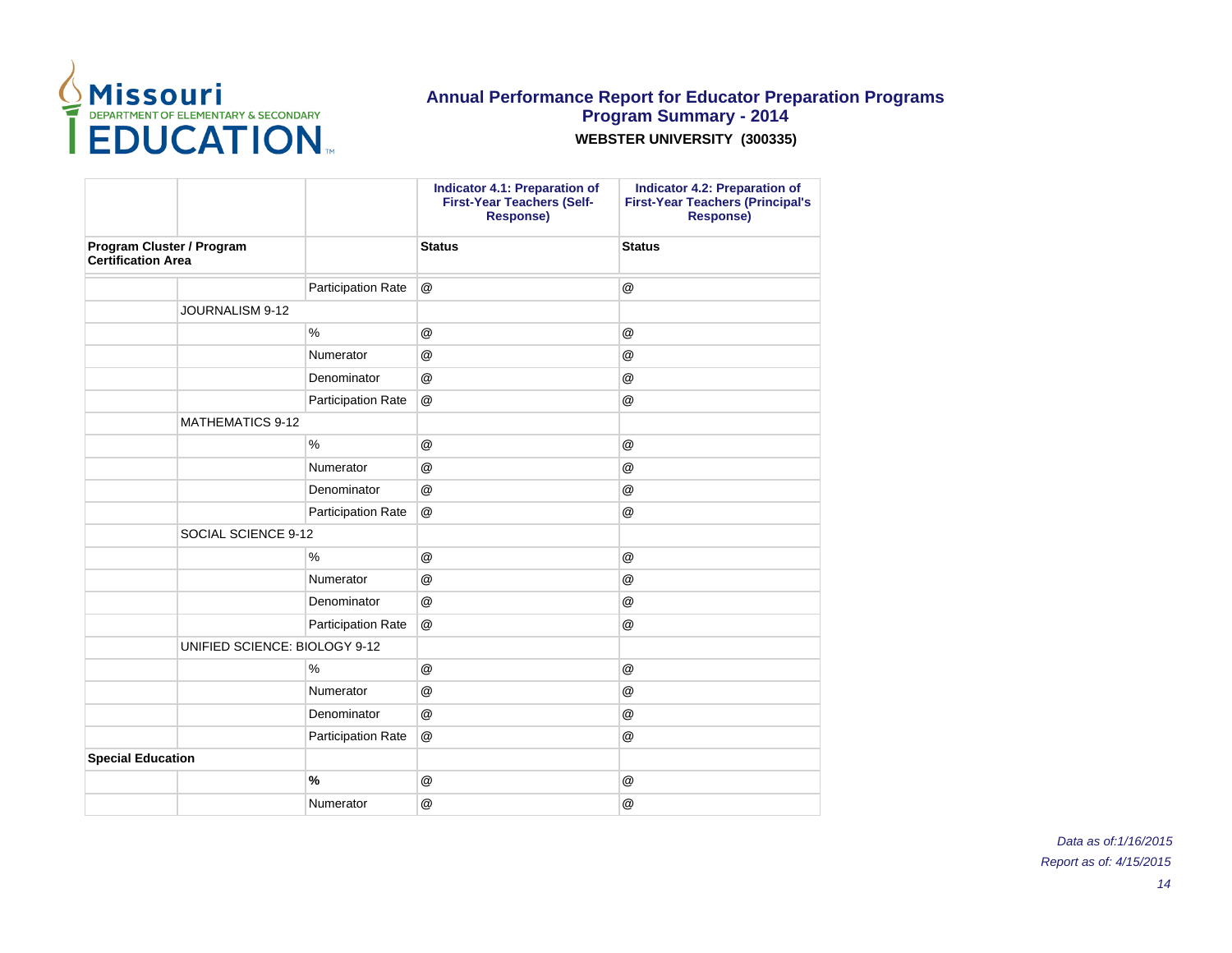

|                                                        |                                      |                    | <b>Indicator 4.1: Preparation of</b><br><b>First-Year Teachers (Self-</b><br><b>Response)</b> | <b>Indicator 4.2: Preparation of</b><br><b>First-Year Teachers (Principal's</b><br><b>Response)</b> |
|--------------------------------------------------------|--------------------------------------|--------------------|-----------------------------------------------------------------------------------------------|-----------------------------------------------------------------------------------------------------|
| Program Cluster / Program<br><b>Certification Area</b> |                                      | <b>Status</b>      | <b>Status</b>                                                                                 |                                                                                                     |
|                                                        |                                      | Denominator        | $^{\circledR}$                                                                                | @                                                                                                   |
|                                                        |                                      | Participation Rate | @                                                                                             | @                                                                                                   |
|                                                        | MILD/MOD CROSS CATEGORICAL K-12      |                    |                                                                                               |                                                                                                     |
|                                                        |                                      | $\%$               | @                                                                                             | @                                                                                                   |
|                                                        |                                      | Numerator          | @                                                                                             | @                                                                                                   |
|                                                        |                                      | Denominator        | @                                                                                             | @                                                                                                   |
|                                                        |                                      | Participation Rate | @                                                                                             | @                                                                                                   |
|                                                        | SEVERE DEVELOPMENT DISABLED B-<br>12 |                    |                                                                                               |                                                                                                     |
|                                                        |                                      | $\frac{0}{0}$      | @                                                                                             | @                                                                                                   |
|                                                        |                                      | Numerator          | @                                                                                             | @                                                                                                   |
|                                                        |                                      | Denominator        | @                                                                                             | @                                                                                                   |
|                                                        |                                      | Participation Rate | @                                                                                             | @                                                                                                   |
| <b>Specialist Areas</b>                                |                                      |                    |                                                                                               |                                                                                                     |
|                                                        |                                      | $\%$               | $\circleda$                                                                                   | @                                                                                                   |
|                                                        |                                      | Numerator          | @                                                                                             | @                                                                                                   |
|                                                        |                                      | Denominator        | @                                                                                             | @                                                                                                   |
|                                                        |                                      | Participation Rate | @                                                                                             | @                                                                                                   |
|                                                        | ENG FOR SPEAK OTH LANGUAGES K-<br>12 |                    |                                                                                               |                                                                                                     |
|                                                        |                                      | %                  | @                                                                                             | @                                                                                                   |
|                                                        |                                      | Numerator          | $\circleda$                                                                                   | @                                                                                                   |
|                                                        |                                      | Denominator        | @                                                                                             | @                                                                                                   |
|                                                        |                                      | Participation Rate | @                                                                                             | @                                                                                                   |